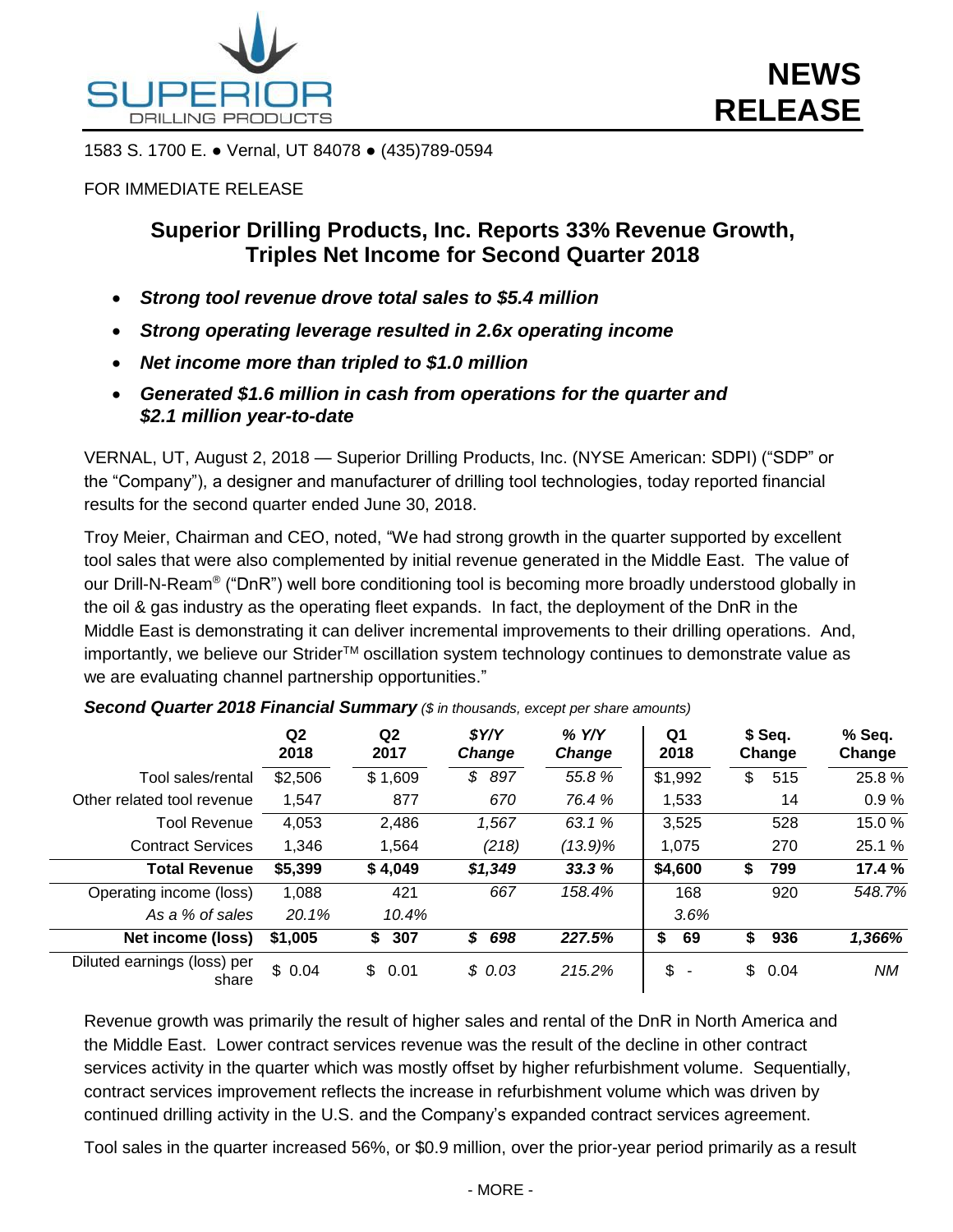of market share gains and an increase in horizontal drill rigs. Sequential growth of almost 26% represents an expansion of the DnR fleet. Other related tool revenue, which is comprised of royalty fees and tool maintenance and repair, increased over the prior-year period, but was relatively unchanged compared with the trailing first quarter as fleet expansion outpaced tool deployment.

Net income of \$1.0 million improved by \$0.7 million over the second quarter of 2017 from higher volume and resulting operating leverage.

## *Second Quarter 2018 Operational Review*

*(\$ in thousands)*

**Q2 2018 Q2 2017** *\$ Y/Y Change % Y/Y Change* **Q1 2018 \$ Seq. Change % Seq. Change Cost of revenue \$1,943 \$1,491 \$ 451 30.3% \$1,799 144 8.0 %** *As a percent of sales 36.0% 36.8% 39.1%* Selling, general & administrative \$1,427 \$1,237 *\$ 190 15.3 %* \$1,698 (271) (15.9)% *As a percent of sales 26.4% 30.6% 36.9%* Depreciation & amortization \$ 942 \$ 899 \$ 42 4.7% | \$ 936 6 0.6 % **Total operating expenses \$4,311 \$3,628** *\$ 683 18.8 %* **\$4,433 (121) (2.7)%**

The reduction in the cost of revenue as a percent of sales was due to the leverage gained from higher volume.

The increase in selling, general and administrative expense (SG&A) over the prior-year period primarily reflects investments in research and development and in our international market expansion, which was partially offset by a reduction in professional fees. As a percentage of sales, SG&A decreased compared with the prior-year period from operating leverage gained from higher volume.

Chris Cashion, Chief Financial Officer, noted, "Due to the timing of certain costs, SG&A was lower in the quarter than we had originally planned. However, we expect that those costs will be realized in the latter half of the year, which includes our establishment of a repair operation in Texas."

The improvement in second quarter 2018 Adjusted EBITDA, or earnings before interest, taxes, depreciation and amortization, non-cash stock compensation expense and unusual items, was the result of strong operating leverage. Adjusted EBITDA was \$2.1 million, or 40% of revenue in the quarter up \$0.6 million and \$0.9 million over the 2017 second quarter and sequential 2018 first quarter, respectively.

The Company believes that when used in conjunction with measures prepared in accordance with U.S. generally accepted accounting principles ("GAAP"), Adjusted EBITDA, which is a non-GAAP measure, helps in the understanding of its operating performance. (1)*See the attached tables for important disclosures regarding SDP's use of adjusted EBITDA, as well as a reconciliation of net loss to adjusted EBITDA.*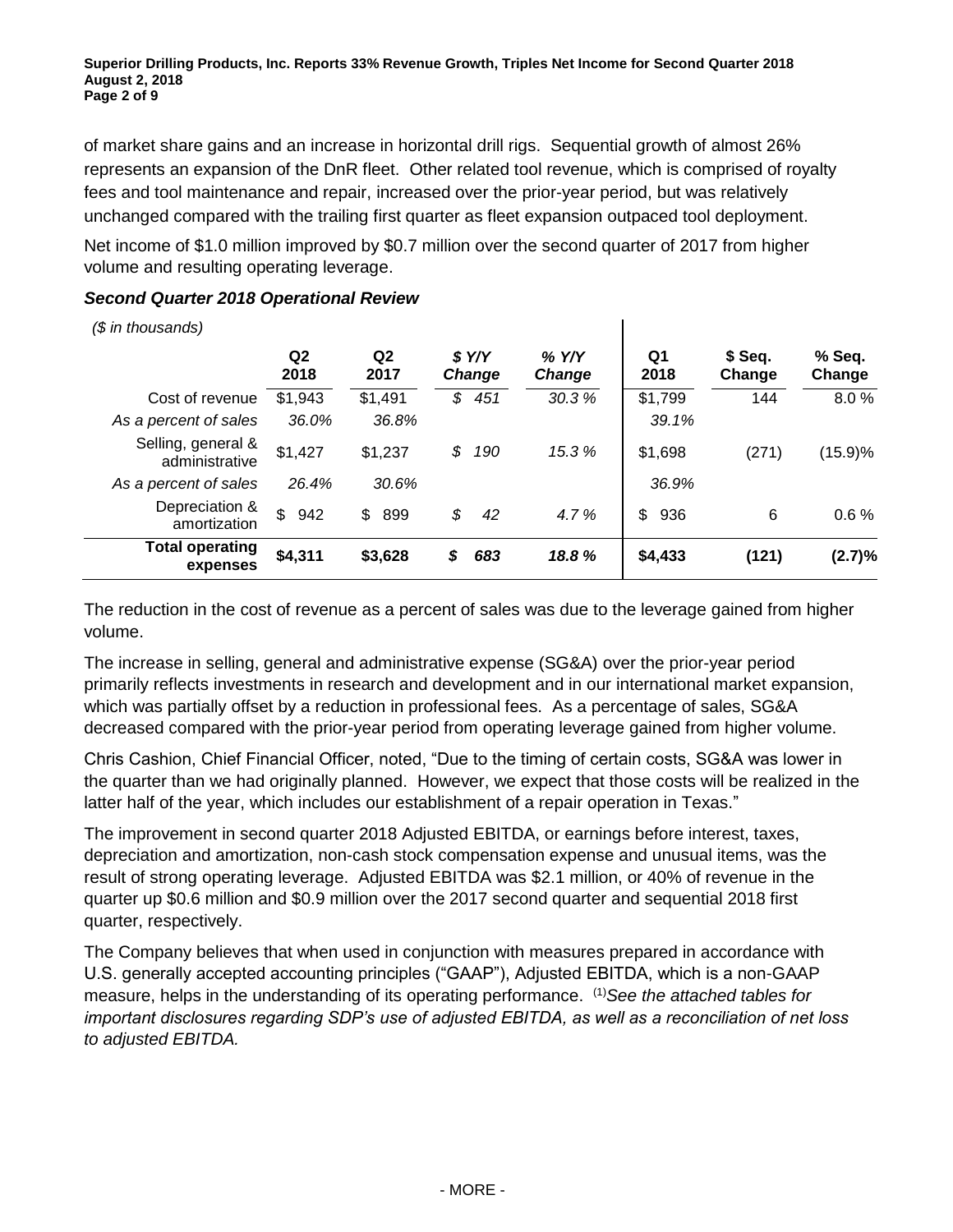**Superior Drilling Products, Inc. Reports 33% Revenue Growth, Triples Net Income for Second Quarter 2018 August 2, 2018 Page 3 of 9**

### *Year-to-Date Review*

*(\$ in thousands, except per share amounts)*

|                                 | <b>YTD</b><br>2018 | YTD<br>2017 | Change | $\frac{0}{0}$<br>Change |
|---------------------------------|--------------------|-------------|--------|-------------------------|
| Revenue                         | \$9,999            | \$7,419     | 2,580  | 34.8%                   |
| Operating expenses              | 8,744              | 7,244       | 1,500  | 20.7 %                  |
| Operating income (loss)         | 1,255              | 175         | 1,080  | 618.3%                  |
| Net income (loss)               | \$1,073            | (79)<br>S   | 1,153  | <b>NM</b>               |
| Diluted income (loss) per share | 0.04               | \$0.00      | 0.04   | <b>NM</b>               |

Revenue in the first six months of 2018 increased nearly 35% when compared with the same period last year. The growth reflects higher tool revenue supported by U.S. drilling activity and contributions from penetration into the Middle East. Strong operating leverage from higher volume and cost discipline enabled the measurable improvement in operating income and margin.

Net income for the first six months of 2018 was \$1.1 million compared with a net loss of \$79 thousand for the same period in the prior-year. Adjusted EBITDA for the six-month period was \$3.4 million, or 34% of sales, compared with \$2.4 million, or 32% of sales, for the first half of 2017.

### *Balance Sheet and Liquidity*

Cash and cash equivalents was \$3.1 million at June 30, 2018, up from \$2.4 million at the end of 2017. Cash generated from operations in the quarter was \$1.6 million, compared with \$0.5 million in the prior-year period.

In the second quarter of 2018 the Company had capital expenditures of \$37 thousand.

Total debt at the end of the quarter was \$11.6 million, down \$1.2 million, or 9.5%, compared with \$12.8 million at December 31, 2017.

At June 30, 2018, we had a working capital deficit of approximately \$1.4 million. The Company's manufacturing facility is financed by a commercial bank loan with principal of \$4.2 million due February 15, 2019 as the result of an extension executed on August 1, 2018. The debt has been reclassified to short-term and results in a working capital deficit at June 30, 2018.

Mr. Cashion added, "Our \$4.3 million mortgage on our property in Vernal, Utah has been extended for six-months as we continue to evaluate various financing options to include restructuring our total debt to provide improved liquidity."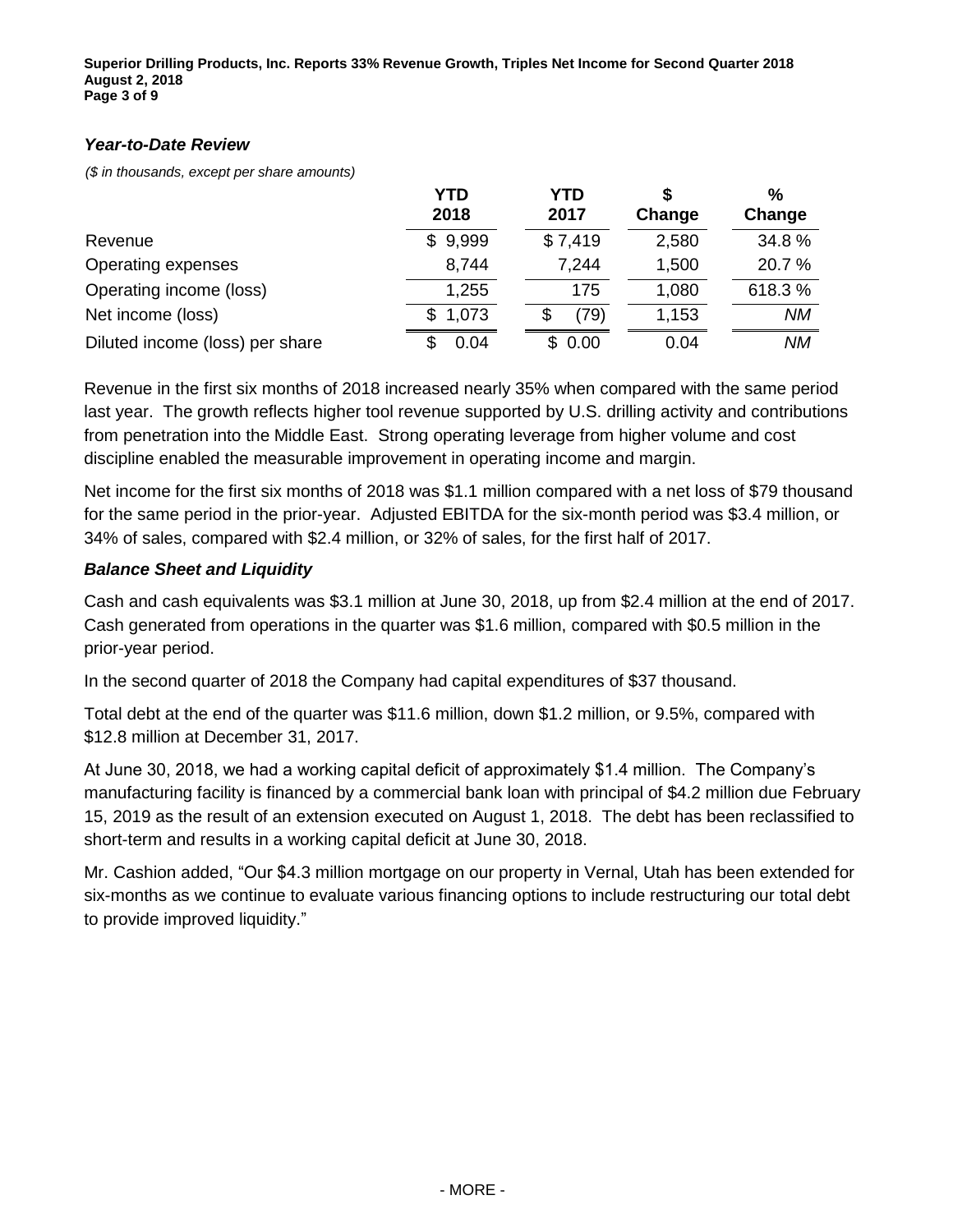**Superior Drilling Products, Inc. Reports 33% Revenue Growth, Triples Net Income for Second Quarter 2018 August 2, 2018 Page 4 of 9**

## *Outlook:*

The Company has raised the lower end of its revenue expectations for 2018:

|                      | <b>Revenue:</b> Tightened to \$20 million to \$22 million from Represents 35% growth at<br>\$18 million to \$22 million | midpoint of range.                                                                                   |
|----------------------|-------------------------------------------------------------------------------------------------------------------------|------------------------------------------------------------------------------------------------------|
|                      | <b>Operating Margin:</b> Tightened to 8% to 10% from 5% to 10%                                                          | At midpoint of range, operating<br>income reaches \$1.9 million, up<br>\$1.7 million from prior year |
|                      | <b>Interest Expense: Unchanged from approximately \$750</b><br>thousand                                                 | Down from \$906 thousand in<br>2017 on lower debt balances                                           |
| <b>Amortization:</b> | <b>Depreciation and Unchanged at slightly under \$4.0 million</b>                                                       | Compares with \$3.7 million in<br>2017                                                               |
| <b>Expenditures:</b> | <b>Capital</b> Unchanged at approximately \$1 million                                                                   | Similar to 2017                                                                                      |

### *Webcast and Conference Call*

The Company will host a conference call and live webcast today at 10:00 am MT (12:00 pm ET) to review the financial and operating results for the quarter and discuss its corporate strategy and outlook. The discussion will be accompanied by a slide presentation that will be made available immediately prior to the conference call on SDP's website at www.sdpi.com/events. A question-andanswer session will follow the formal presentation.

The conference call can be accessed by calling (201) 689-8470. Alternatively, the webcast can be monitored at www.sdpi.com/events.

A telephonic replay will be available from 1:00 p.m. MT (3:00 p.m. ET) the day of the teleconference until Thursday, August 9, 2018. To listen to the archived call, dial (412) 317-6671 and enter conference ID number 13680958, or access the webcast replay at www.sdpi.com, where a transcript will be posted once available.

### **About Superior Drilling Products, Inc.**

Superior Drilling Products, Inc. is an innovative, cutting-edge drilling tool technology company providing cost saving solutions that drive production efficiencies for the oil and natural gas drilling industry. The Company designs, manufactures, repairs and sells drilling tools. SDP drilling solutions include the patented Drill-N-Ream<sup>®</sup> well bore conditioning tool and the patented Strider<sup>™</sup> oscillation system technology. In addition, SDP is a manufacturer and refurbisher of PDC (polycrystalline diamond compact) drill bits for a leading oil field service company. SDP operates a state-of-the-art drill tool fabrication facility, where it manufactures its solutions for the drilling industry, as well as customers' custom products. The Company's strategy for growth is to leverage its expertise in drill tool technology and innovative, precision machining in order to broaden its product offerings and solutions for the oil and gas industry.

Additional information about the Company can be found at: www.sdpi.com.

#### *Safe Harbor Regarding Forward Looking Statements*

This news release contains forward-looking statements and information that are subject to a number of risks and uncertainties, many of which are beyond our control. All statements, other than statements of historical fact included in this release, regarding our strategy, future operations, financial position, estimated revenue and losses, projected costs,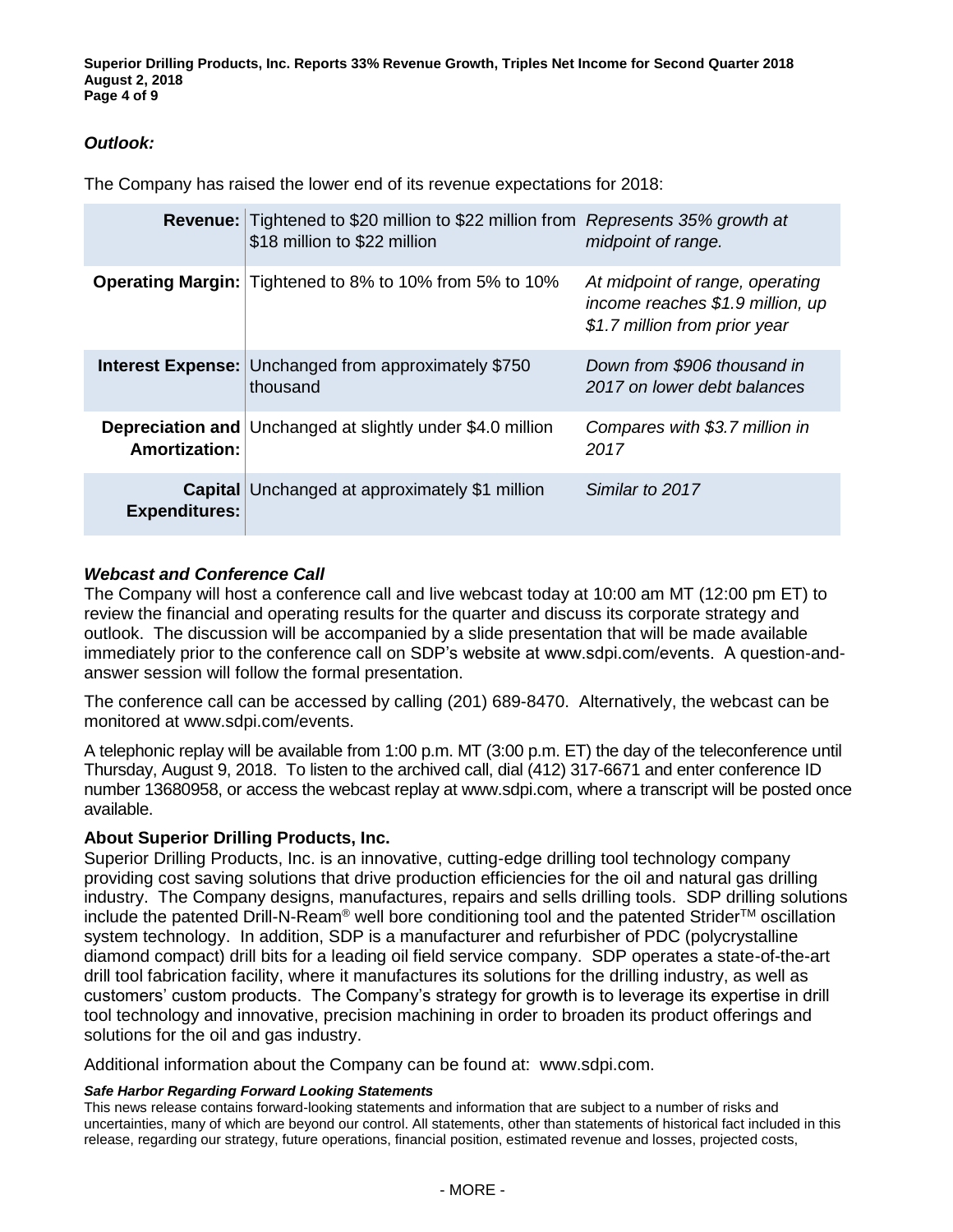#### **Superior Drilling Products, Inc. Reports 33% Revenue Growth, Triples Net Income for Second Quarter 2018 August 2, 2018 Page 5 of 9**

prospects, plans and objectives of management, are forward-looking statements. The use of words "could," "believe," "anticipate," "intend," "estimate," "expect," "may," "continue," "predict," "potential," "project", "forecast," "should" or "plan, and similar expressions are intended to identify forward-looking statements, although not all forward -looking statements contain such identifying words. Certain statements in this release may constitute forward-looking statements, including statements regarding the Company's financial position, market success with specialized tools, effectiveness of its sales efforts, success at developing future tools, and the Company's effectiveness at executing its business strategy and plans. These statements reflect the beliefs and expectations of the Company and are subject to risks and uncertainties that may cause actual results to differ materially. These risks and uncertainties include, among other factors, our business strategy and prospects for growth; our cash flows and liquidity; our financial strategy, budget, projections and operating results; the amount, nature and timing of capital expenditures; the availability and terms of capital; competition and government regulations; and general economic conditions. These and other factors could adversely affect the outcome and financial effects of the Company's plans and described herein.

#### **For more information, contact investor relations:**

Deborah K. Pawlowski Kei Advisors LLC (716) 843-3908 dpawlowski@keiadvisors.com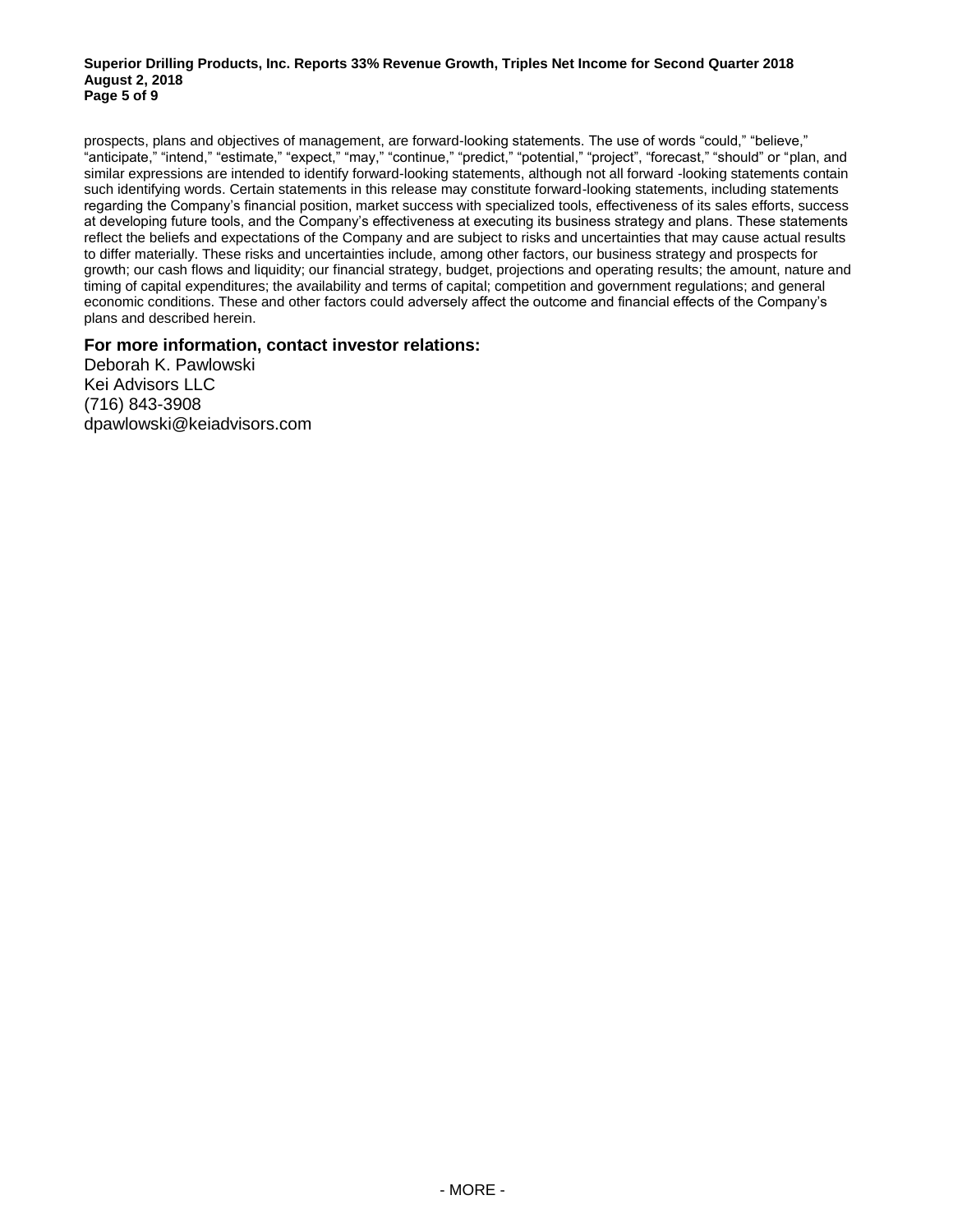#### **Superior Drilling Products, Inc. Consolidated Condensed Statements of Operations for the Six Months Ended June 30, 2018 and 2017** *(unaudited)*

|                                                    | For the Three Months<br>Ended June 30, |               | For the Six Months<br>Ended June 30, |                 |  |
|----------------------------------------------------|----------------------------------------|---------------|--------------------------------------|-----------------|--|
|                                                    | 2018                                   | 2017          | 2018                                 | 2017            |  |
| Revenue                                            | 5,398,923                              | \$4,049,497   | 9,999,216<br>\$                      | \$7,419,109     |  |
| <b>Operating cost and expenses</b>                 |                                        |               |                                      |                 |  |
| Cost of revenue                                    | 1,942,671                              | 1,491,383     | 3,741,615                            | 2,672,116       |  |
| Selling, general, and administrative expenses      | 1,426,985                              | 1,237,335     | 3,124,648                            | 2,734,852       |  |
| Depreciation and amortization expense              | 941,683                                | 899,373       | 1,877,710                            | 1,837,395       |  |
| <b>Total operating costs and expenses</b>          | 4,311,339                              | 3,628,091     | 8,743,973                            | 7,244,363       |  |
| <b>Operating income (loss)</b>                     | 1,087,584                              | 421,406       | 1,255,243                            | 174,746         |  |
| Other income (expense)                             |                                        |               |                                      |                 |  |
| Interest income                                    | 99,711                                 | 82,509        | 192,139                              | 164,368         |  |
| Interest expense                                   | (182, 497)                             | (215, 103)    | (374,050)                            | (474, 128)      |  |
| Other income                                       |                                        |               |                                      | 43,669          |  |
| Gain on sale of assets                             |                                        | 17,995        |                                      | 12,167          |  |
| Total other expense                                | (82, 786)                              | (114, 599)    | (181, 911)                           | (253, 924)      |  |
| Income (loss) before income taxes                  | 1,004,798<br>\$                        | \$<br>306,807 | 1,073,332<br>-\$                     | (79, 178)<br>\$ |  |
| Income tax benefit                                 |                                        |               |                                      |                 |  |
| Net income (loss)                                  | \$<br>1,004,798                        | \$<br>306,807 | \$<br>1,073,332                      | \$<br>(79, 178) |  |
| Basic income (loss) earnings per common share      | \$<br>0.04                             | \$<br>0.01    | \$<br>0.04                           | \$<br>(0.00)    |  |
| Basic weighted average common shares outstanding   | 24,535,155                             | 24, 197, 148  | 24,535,155                           | 24,196,726      |  |
| Diluted income (loss) per common Share             | \$<br>0.04                             | \$<br>0.01    | \$<br>0.04                           | \$<br>(0.00)    |  |
| Diluted weighted average common shares outstanding | 25,140,467                             | 24, 197, 148  | 25,140,467                           | 24,196,726      |  |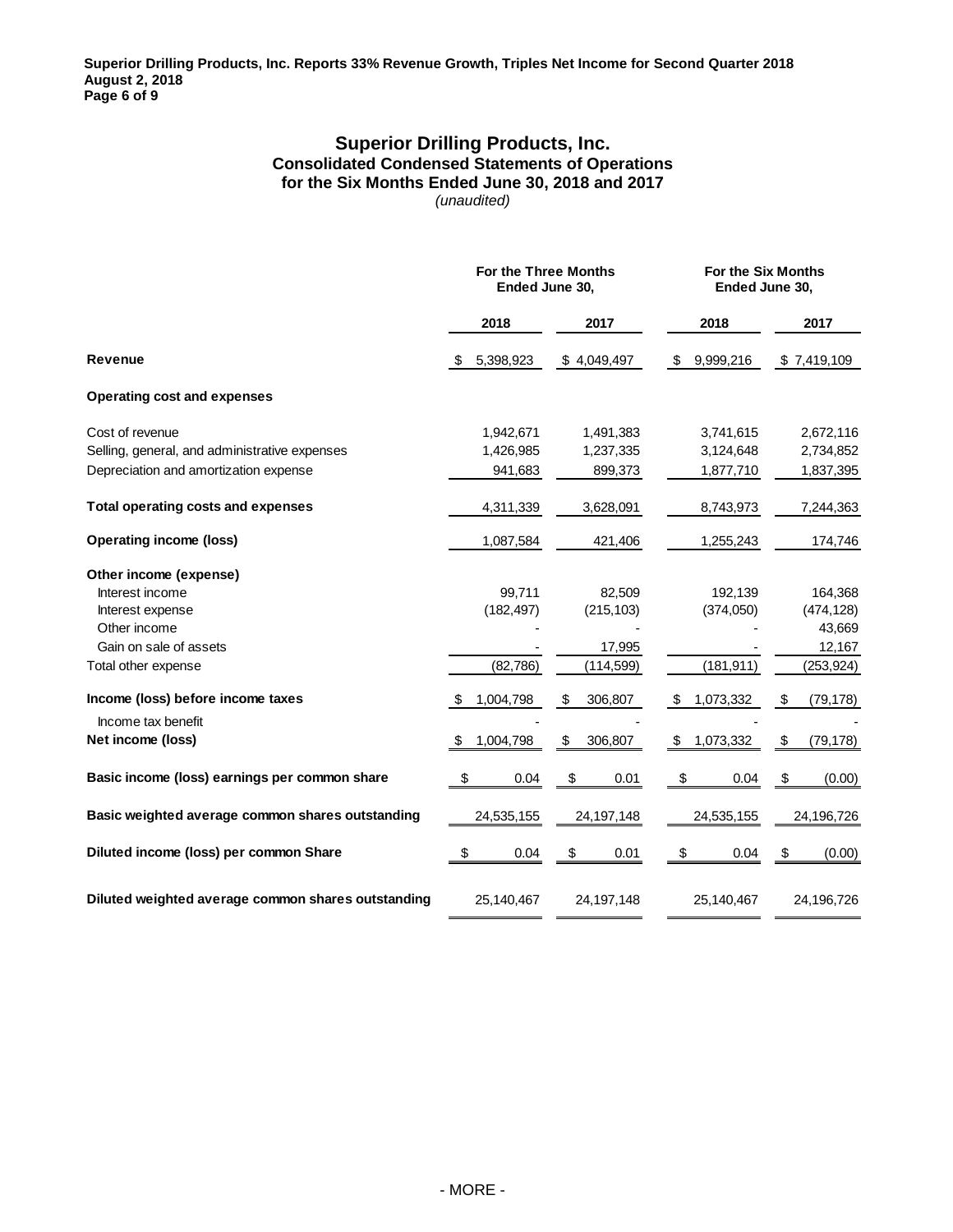#### **Superior Drilling Products, Inc. Consolidated Condensed Balance Sheets** *(unaudited)*

|                                                                     | June 30, 2018         |                | December 31,<br>2017 |
|---------------------------------------------------------------------|-----------------------|----------------|----------------------|
| <b>Assets</b>                                                       |                       |                |                      |
| Current assets:                                                     |                       |                |                      |
| Cash                                                                | \$                    | 3,083,897      | \$<br>2,375,179      |
| Accounts receivable, net                                            |                       | 3,208,598      | 2,667,042            |
| Prepaid expenses                                                    |                       | 152,818        | 111,530              |
| Inventories                                                         |                       | 945,015        | 1,196,813            |
| Other current assets                                                |                       | 178,125        |                      |
| Total current assets                                                |                       | 7,568,453      | 6,350,564            |
| Property, plant and equipment, net                                  |                       | 8,285,721      | 8,809,348            |
| Intangible assets, net                                              |                       | 4,909,444      | 6,132,778            |
| Related party note receivable                                       |                       | 7,367,212      | 7,367,212            |
| Other noncurrent assets                                             |                       | 15,889         | 15,954               |
| <b>Total assets</b>                                                 | $\boldsymbol{\theta}$ | 28,146,719     | \$<br>28,675,856     |
| <b>Liabilities and Shareholders' Equity</b><br>Current liabilities: |                       |                |                      |
| Accounts payable                                                    | \$                    | 340,094        | \$<br>1,021,469      |
| Accrued expenses                                                    |                       | 603,502        | 543,758              |
| Current portion of long-term debt, net of discounts                 |                       | 8,001,810      | 6,101,678            |
| <b>Total current liabilities</b>                                    | \$                    | 8,945,406      | \$<br>7,666,905      |
| Long-term debt, less current portion, net of discounts              |                       | 3,585,061      | 6,706,375            |
| <b>Total liabilities</b>                                            | \$                    | 12,530,467     | \$<br>14,373,280     |
| Stockholders' equity                                                |                       |                |                      |
| Common stock (24,535,155 and 24,535,155)                            |                       | 24,535         | 24,535               |
| Additional paid-in-capital                                          |                       | 39,148,208     | 38,907,864           |
| Accumulated deficit                                                 |                       | (23, 556, 491) | (24, 629, 823)       |
| Total stockholders' equity                                          | $\frac{3}{5}$         | 15,616,252     | \$<br>14,302,576     |
| Total liabilities and shareholders' equity                          |                       | 28,146,719     | \$<br>28,675,856     |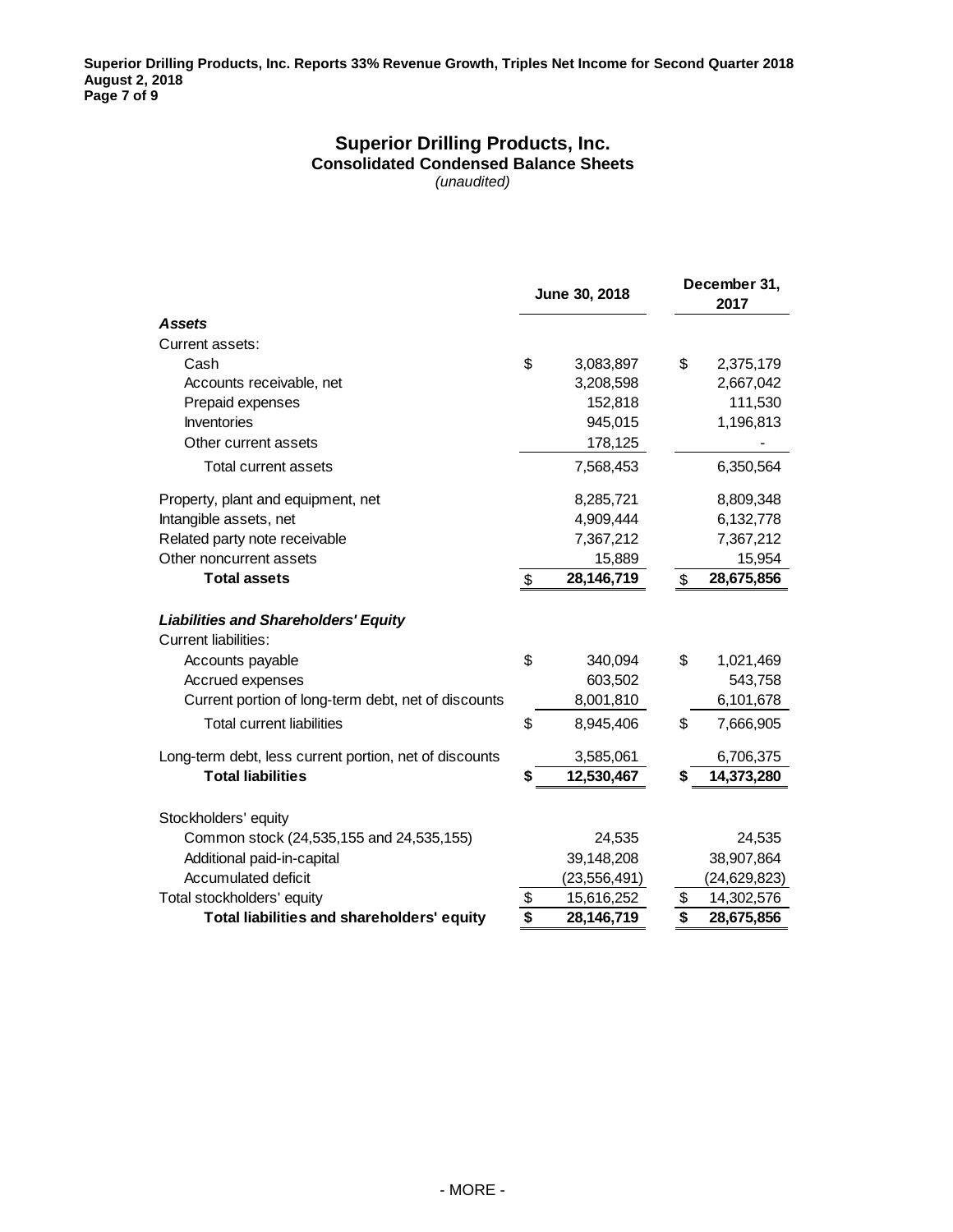#### **Superior Drilling Products, Inc. Consolidated Statements of Cash Flows For the Six Months Ended June 30, 2018 and 2017** *(unaudited)*

|                                                                                           | June 30, 2018         | June 30, 2017 |
|-------------------------------------------------------------------------------------------|-----------------------|---------------|
| <b>Cash Flows From Operating Activities</b>                                               |                       |               |
| Net Income (Loss)                                                                         | \$<br>1,073,332 \$    | (79, 178)     |
| Adjustments to reconcile net loss to net cash provided by operating activities:           |                       |               |
| Depreciation and amortization expense                                                     | 1,877,711             | 1,837,395     |
| Amortization of debt discount                                                             | 31,281                | 40,110        |
| Share - based compensation expense                                                        | 240.344               | 350,741       |
| Impairment of inventories                                                                 | 41,396                |               |
| Gain on sale of assets                                                                    |                       | (12, 167)     |
| Changes in operating assets and liabilities:                                              |                       |               |
| Accounts receivable                                                                       | (541, 556)            | (1,836,466)   |
| <b>Inventories</b>                                                                        | 211,368               | (118,046)     |
| Prepaid expenses and other noncurrent assets                                              | (219, 348)            | (151, 549)    |
| Accounts payable and accrued expenses                                                     | (621, 631)            | (328, 992)    |
| Other long-term liabilities                                                               |                       | (17, 490)     |
| Net Cash Provided By (Used In) Operating Activities                                       | \$<br>2,092,897 \$    | (315, 642)    |
| <b>Cash Flows From Investing Activities</b>                                               |                       |               |
| Purchases of property, plant and equipment                                                | (131,716)             | (141, 137)    |
| Proceeds from sale of fixed assets                                                        |                       | 2,483,921     |
| Net Cash Provided By (Used In) Investing Activities                                       | (131, 716)            | 2,342,784     |
| <b>Cash Flows From Financing Activities</b>                                               |                       |               |
| Principal payments on debt                                                                | (1,252,463)           | (2,740,140)   |
| Principal payments on related party debt                                                  |                       | (74, 293)     |
| Principal payments on capital lease obligations                                           |                       | (153, 720)    |
| <b>Net Cash Used In Financing Activities</b>                                              | (1,252,463)           | (2,968,153)   |
| Net Increase (Decrease) in Cash                                                           | 708,718               | (941, 011)    |
| Cash at Beginning of Period                                                               | 2,375,179             | 2,241,902     |
| <b>Cash at End of Period</b>                                                              | \$<br>\$<br>3,083,897 | 1,300,891     |
| Supplemental information:                                                                 |                       |               |
| Cash paid for interest                                                                    | \$<br>340,891<br>\$   | 460,842       |
| Non-cash payment of other long-term liability by offsetting related party note receivable | \$<br>\$              | 550,000       |
| Acquisition of equipment by issuance of note payable                                      | \$                    | 16,557        |